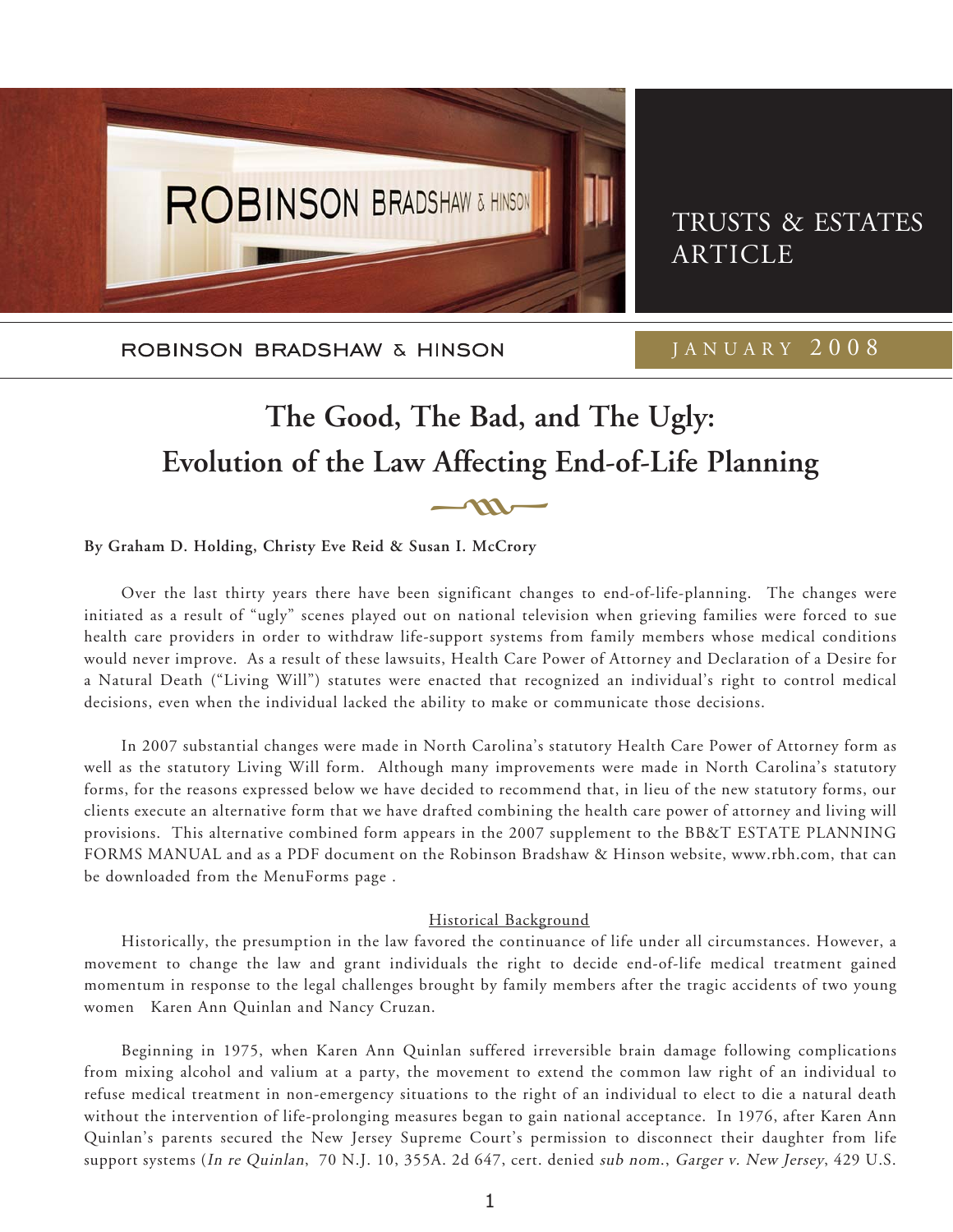92 (1976), States began adopting Natural Death Acts. In 1978 North Carolina became one of the first States to pass a Right to A Natural Death Act, creating the first statutory "Living Will" form in North Carolina codified in Article 23 of Chapter 90.

Fifteen years later in 1990 the issue of end-of-life treatment was addressed by the United States Supreme Court in the case involving Nancy Cruzan who in January 1983 suffered irreversible brain damage as a result of an automobile accident. Unlike Karen Ann Quinlan, Ms. Cruzan was able to breath on her own but needed a feeding tube to receive the necessary nutrition and hydration to sustain her life. When the hospital refused to remove the feeding tube, her parents sued. The State of Missouri appealed the local probate court's order allowing the parents to remove the tube, and the Missouri Supreme Court, while recognizing an individual's right to refuse medical treatment based on the common-law doctrine of informed consent, overruled the probate court's decision.

On appeal to the United States Supreme Court, the constitutional question presented was not whether a surrogate could act on behalf of an incompetent patient to elect to have artificial nutrition and hydration withdrawn, but whether a State could establish procedural safeguards to assure the action of the surrogate conformed to the expressed wishes of the patient while competent. The State of Missouri required the Cruzan family to establish by clear and convincing evidence that their daughter would not want life pro-longing measures under the circumstances that existed. The State maintained the family had failed to meet its evidentiary burden. Even though the Supreme Court upheld the decision of the Missouri court, it concluded that it was indisputable that the "Due Process Clause protects an interest in life as well as an interest in refusing life-sustaining medical treatment." Cruzan v. Director, Missouri Dept. of Health, 497 U.S. 261 (1990). The case was retried in the Missouri probate court where the family ultimately established by clear and convincing evidence that Nancy Cruzan would not want her life prolonged and the feeding tube was removed.

As a result of the Supreme Court's decision in Cruzan that individuals have a constitutionally protected interest in refusing life-sustaining treatment within State mandated procedural safeguards, States began enacting health care power of attorney statutes that established procedural requirements for delegating medical decisions to surrogates and authorizing the discontinuance of life-sustaining treatment. North Carolina's law, codified in Article 3 of Chapter 32A of the General Statutes, was enacted in 1991. It recognized an individual's right to control decisions relating to his medical care by designating an agent to make such decisions on his behalf. The specific purpose of Article 3 was to establish an additional, nonexclusive method for an individual to exercise his rights concerning medical treatment when he lacks the capacity to make or communicate heath care decisions.

#### Conflicts Between the Statutory Forms

There was a significant time lapse between the enactment of North Carolina's Living Will statute and the Health Care Power of Attorney statute. Many thought use of the Living Will statutory form would be discontinued when the new statutory Health Care Power of Attorney form was enacted. However, many clients continued to execute both forms. The two statutory forms contained several discrepancies that proved to be confusing.

First, the Living Will statutory form allowed an individual to state that he did not want his life prolonged if it was determined that he met one of two statutory conditions: (i) his condition was terminal and incurable or (ii) his condition was a persistent vegetative state. On the other hand, the Health Care Power of Attorney statutory form extended the conditions under which the health care agent was permitted to discontinue life sustaining measures to " terminally ill, permanently in a coma, suffer severe dementia, or in a persistent vegetative state."

It was not clear why the two forms provided for different statutory conditions for the withdrawal of lifesustaining procedures. Did the fact that the Living Will form omitted "severe dementia" imply that condition was not grounds for withholding treatment unless the patient had a valid Health Care Power of Attorney form? The answer was not clear. In addition, the statutory forms did not define the relevant terms. There was no guidance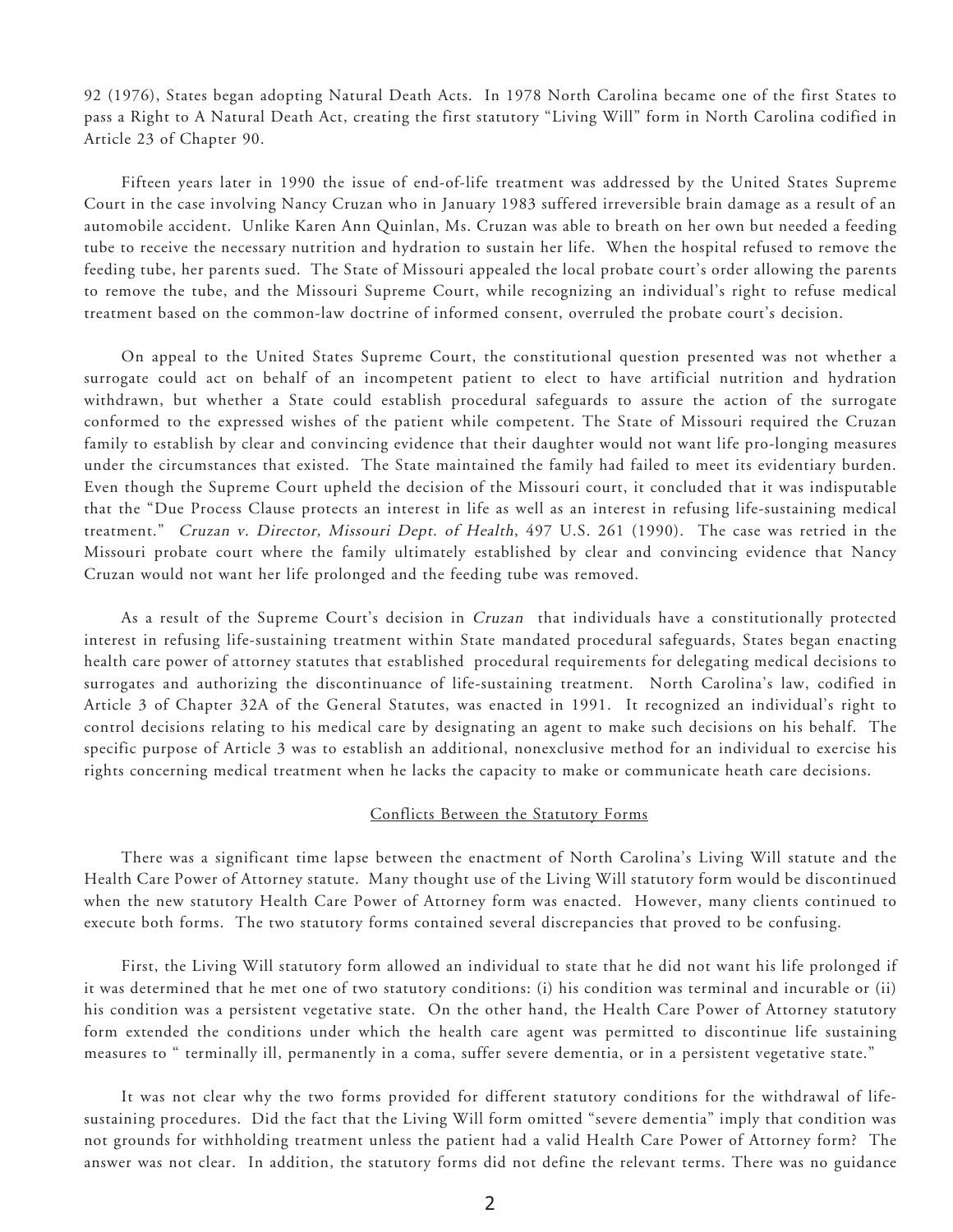under the statute for when a coma would be deemed "permanent," or whether "terminally ill" under the statute inferred imminent death.

Moreover, it was not clear which directive, the Living Will or the Health Care Power of Attorney, took precedence if an individual signed both statutory forms. Could the health care agent refuse to follow the directions in the Living Will and continue life sustaining measures? The statutes did not address this question.

In addition, the Living Will statute provided either that "extraordinary means or artificial nutrition or hydration" could be withheld under the stated conditions. While the term "extraordinary means" was defined as "any medical procedure or intervention which in the judgment of the attending physician would serve only to postpone artificially the moment of death by sustaining, restoring, or supplanting a vital function," the term "artificial nutrition and hydration" was not defined. Thus, it remained unclear whether artificial nutrition and hydration fell within the definition of "extraordinary means."

On the other hand, the Health Care Power of Attorney statute allowed an individual to grant an agent the authority to withhold "life-sustaining procedures" which was defined as "those forms of care or treatment which only serve to artificially prolong the dying process and may include mechanical ventilation, dialysis, antibiotics, artificial nutrition and hydration and other forms of treatment which sustain, restore or supplant vital bodily functions, but do not include care necessary to provide comfort or to alleviate pain."

Use of "extraordinary means" under the Living Will statute and "life-sustaining procedures" under the Health Care Power of Attorney statute created further confusion. The different treatment of artificial nutrition and hydration under the two statutes was particularly bothersome.

Following the national media attention surrounding the death of Terri Schiavo in Florida, the North Carolina Bar Association and the North Carolina Medical Society established a joint committee to consider changes that would clarify and improve North Carolina's laws on Health Care Powers of Attorney and Living Wills. The result was House Bill 634 that made significant changes to the laws governing end-of-life health care planning in North Carolina. These changes, which were effective October 1st, include new statutory Health Care Power of Attorney and Living Will forms.

#### Changes Under House Bill 634

There were "good" changes under House Bill 634. One of the most significant improvements to the health care law is the newly defined term "life-prolonging measures" in both the statutory Health Care Power of Attorney and Living Will forms which brings consistency to the terminology between the statutes. Now, under both statutes "life-prolonging measures" is defined to include artificial nutrition and hydration.

House Bill 634 also clarifies in the Living Will statute and statutory Living Will form the conditions under which life-prolonging measures may be withheld or withdrawn. These conditions include: (i) the patient has an incurable or irreversible condition that will result in death within a relatively short period of time, (ii) the patient is unconscious and the health care providers determine that, to a high degree of medical certainty, the patient will never regain consciousness and (iii) the patient suffers from advanced dementia or any other condition which results in the substantial loss of cognitive ability and the health care providers determine that, to a high degree of medical certainty, this loss is not reversible.

However, some of the changes in the new statutory forms, in our opinion, are "bad" because the structure and content of the new forms may prove too complicated and confusing to clients, particularly to those who desire to execute both forms. Moreover, we think there are several problems with the new statutory forms as addressed below.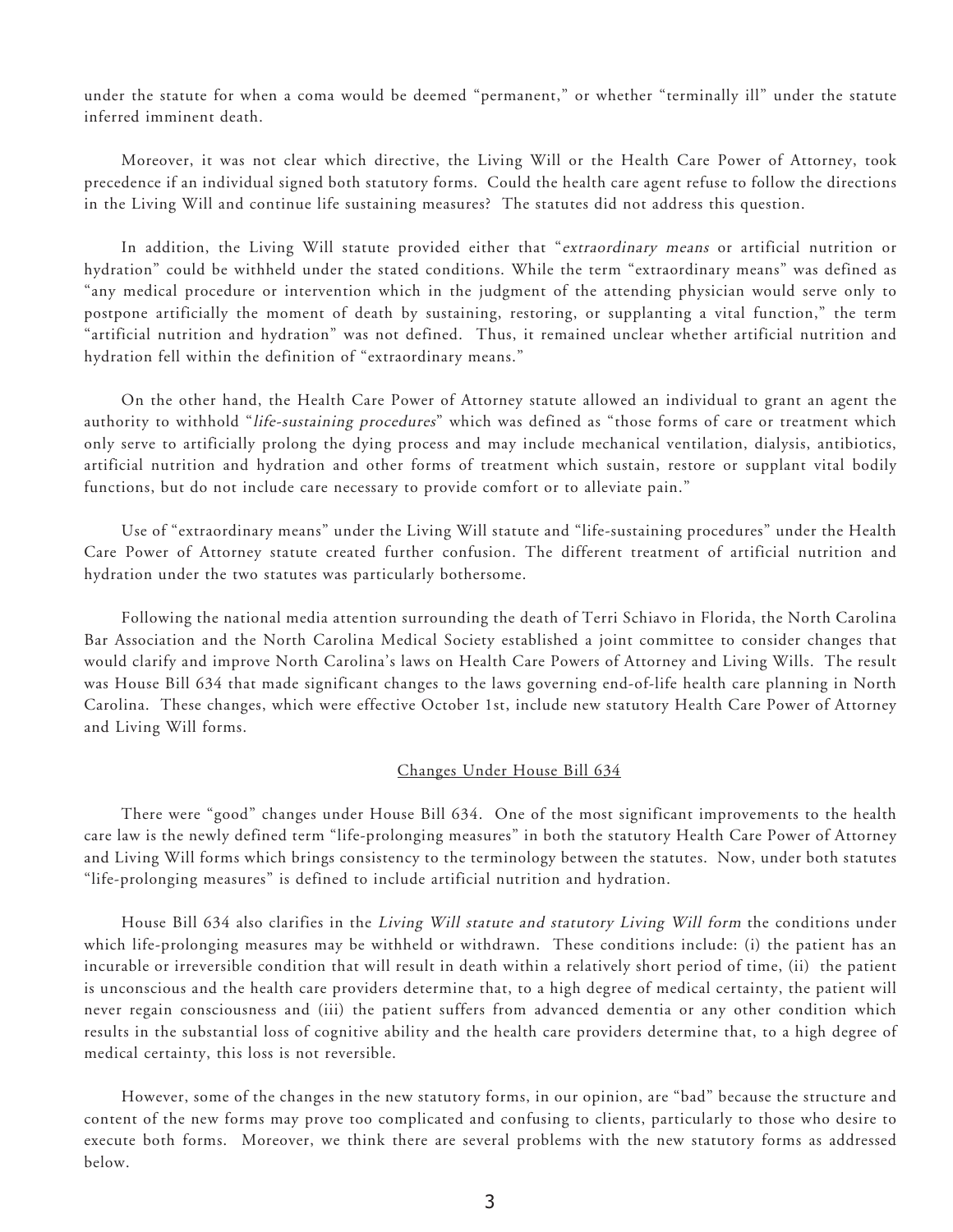1. Unlimited authority of the health care agent with respect to withdrawal of life-prolonging measures. Perhaps the most significant problem with the new statutory Health Care Power of Attorney form is that, unless the individual expressly provides otherwise, the form grants the health care agent unlimited authority to withhold or discontinue life-prolonging measures. For individuals not wishing to give their health care agents such unlimited authority to withhold or discontinue life-prolonging measures, the new statutory form requires that individual to include his "own definition of when life-prolonging measures should be withheld or discontinued." We think that most clients would have neither the inclination nor the medical knowledge sufficient to formulate such a definition.

If asked for guidance in completing the statutory Health Care Power of Attorney, we would suggest inserting the three conditions under which life-prolonging measures may be withheld or withdrawn that are specified in the Living Will statutes and statutory form and, as in the statutory Living Will form, giving the client the choice of withholding or withdrawing life-prolonging measures as to each condition.

2. Too many choices in the statutory forms with respect to artificial nutrition and hydration. We think that both the statutory Health Care Power of Attorney and Living Will forms give the client too many choices to initial with regard to artificial nutrition and hydration, at least one of which is nonsensical. Both forms permit the client to initial that he wants artificial nutrition without initialing that he wants artificial hydration. Based on discussions with physicians it is clear that tube feeding cannot occur without hydration being involved. Our experience has been that the vast majority of clients who want this type of intervention want both artificial nutrition and hydration.

More importantly, we think any options concerning artificial nutrition and hydration should appear in the part of the form where the client is asked to choose that he does not want life-prolonging measures. The statutory Health Care Power of Attorney form, however, asks the individual to make choices concerning artificial nutrition and hydration in Paragraph 5.A when, for example, the individual in Paragraph 5.B may decline to give the health care agent the authority to withhold or withdraw life-prolonging measures altogether.

3. Giving the client the option to express a desire to have his or her life prolonged. We also think a client should have the option to express a desire to have his life prolonged within the standards of acceptable medical practice. As noted above, historically statutory Health Care Powers of Attorney and Living Will forms developed to allow individuals who did not want their life prolonged artificially to express this desire because the presumption was that life would be prolonged. The North Carolina statutes do not expressly authorize an individual to state a desire that his life be prolonged. Consequently, the statutory forms provided in House Bill 634 do not give the client that option.

As a result, if a client decides not to execute a living will and does not authorize the health care agent to withhold or withdraw life-prolonging measures, there is only a weak inference that the client desires his life to be prolonged. In such a situation under section 90-322 of the General Statutes the decision to withhold or withdraw life-prolonging measures devolves on another individual in the order prescribed by that statute. On the other hand, we note that section 90-322 provides a strong statutory presumption that the individual does not want lifeprolonging measures withheld or withdrawn in the case of advance dementia. The statute contains two conditions specified in the living will as conditions permitting others to withhold or withdraw life-prolonging measures when there is no declaration but omits the third condition relating to advance dementia. This omission was apparently based on the assumption that an individual may not want life-prolonging measures withdrawn or discontinued if the individual has advanced dementia.

We think an individual, rather than having to rely on statutory presumptions, should be able to clearly express a desire that his life be prolonged as to each of the three conditions specified in the living will statute. We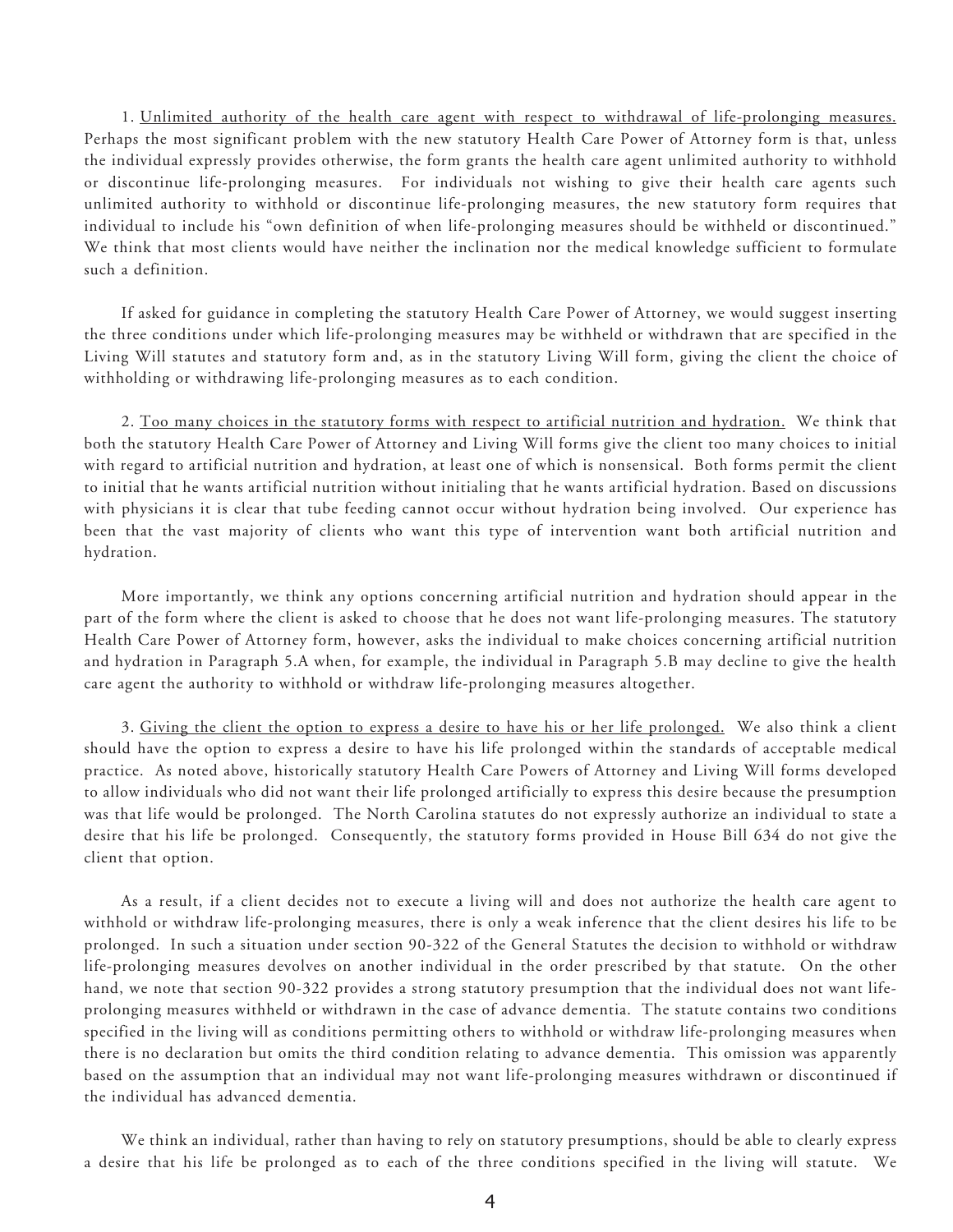recognize that there is no North Carolina law specifically requiring the health care provider to honor the request to provide life-prolonging measures and that there is a legislative research commission which may result in the law being amended in this regard.

4. Choices concerning disposition of the body in the statutory Health Care Power of Attorney form. Another problem with the statutory Health Care Power of Attorney form is that it grants the health care agent the authority to make decisions with regard to the principal's body in certain situations and not others. The health care agent has the authority to make decisions regarding autopsies and burial or cremation of the body unless the client drafts his own specific limitations on that authority; and yet the opposite approach is taken with "organ donation" where the health care agent does not have authority to make such gifts unless the client specifically initials one or more options in the statutory form.

Our experience has been that a client makes decisions regarding the disposition of his remains or organ donations in other documents such as wills or anatomical gift instruments. While it is clear in paragraph 4.1 of the statutory Health Care Power of Attorney form that directives in such other documents validly executed prior to the execution of the Health Care Power of Attorney control, it is not clear which document controls if a will or anatomical gift instrument is executed subsequent to the execution of the Health Care Power of Attorney.

We think all options concerning disposition of the body should be grouped together in one place in the Health Care Power of Attorney form and that the preferred approach is not to grant the health care agent authority to make decisions regarding the body unless the client specifically initials the options. Furthermore, the Health Care Power of Attorney form should be very clear that all valid documents executed by the client before or after execution of the Health Care Power of Attorney relating to disposition of the body take precedence over the authority given the Health Care Agent.

5. Use of "Shall" and "May" Choice in Statutory Living Will form. The Living Will statute provides in section 90-321(b) of the General Statutes that if a person has expressed a desire that his life not be prolonged and other requirements of that subsection are met, life prolonging measures "shall or may as specified by the declarant" be withheld or discontinued upon the direction of the attending physician. Section 90-321(c) provides that the attending physician "shall" follow a declaration subject to subsection (b), subsection (e) regarding revocation of the declaration and subsection (k) regarding conscientious objection. The Statutory Living Will form then requires the client to choose whether the health care provider "may" or "shall" withhold or withdraw life-prolonging measures. We question the necessity of such choice. We think that most clients would want their direction to be followed subject to the exceptions provided by statute, and what the physician should consider as a result of an individual choosing "may" as opposed to "shall" is not at all clear. The choice of "may" seems tantamount to no direction at all.

## Alternative Form - Combined Health Care Power of Attorney and Advance Directive Regarding a Natural Death

For the reasons expressed above, we concluded that an alternative form is advisable. Since our firm has South Carolina clients, we are familiar with the South Carolina statutory form combining both Health Care Power of Attorney and Living Will provisions. We have thought for some time that such a combined form is preferable to separate forms. The combined form eliminates any conflicts between separate forms and is the best document that we can offer our clients because it encourages thoughtful consideration at one time to all the possibilities, including whether the decision of the health care agent or the instructions of the client as to life prolonging measures should prevail. Section 90-321(j) of the General Statutes specifically authorizes combining the Living Will form with the Health Care Power of Attorney form meeting the requirements of the statute so long as the resulting form is signed, witnessed and proved in accordance with the Living Will statute. See also N. C. Gen. Stat. §32A-26.